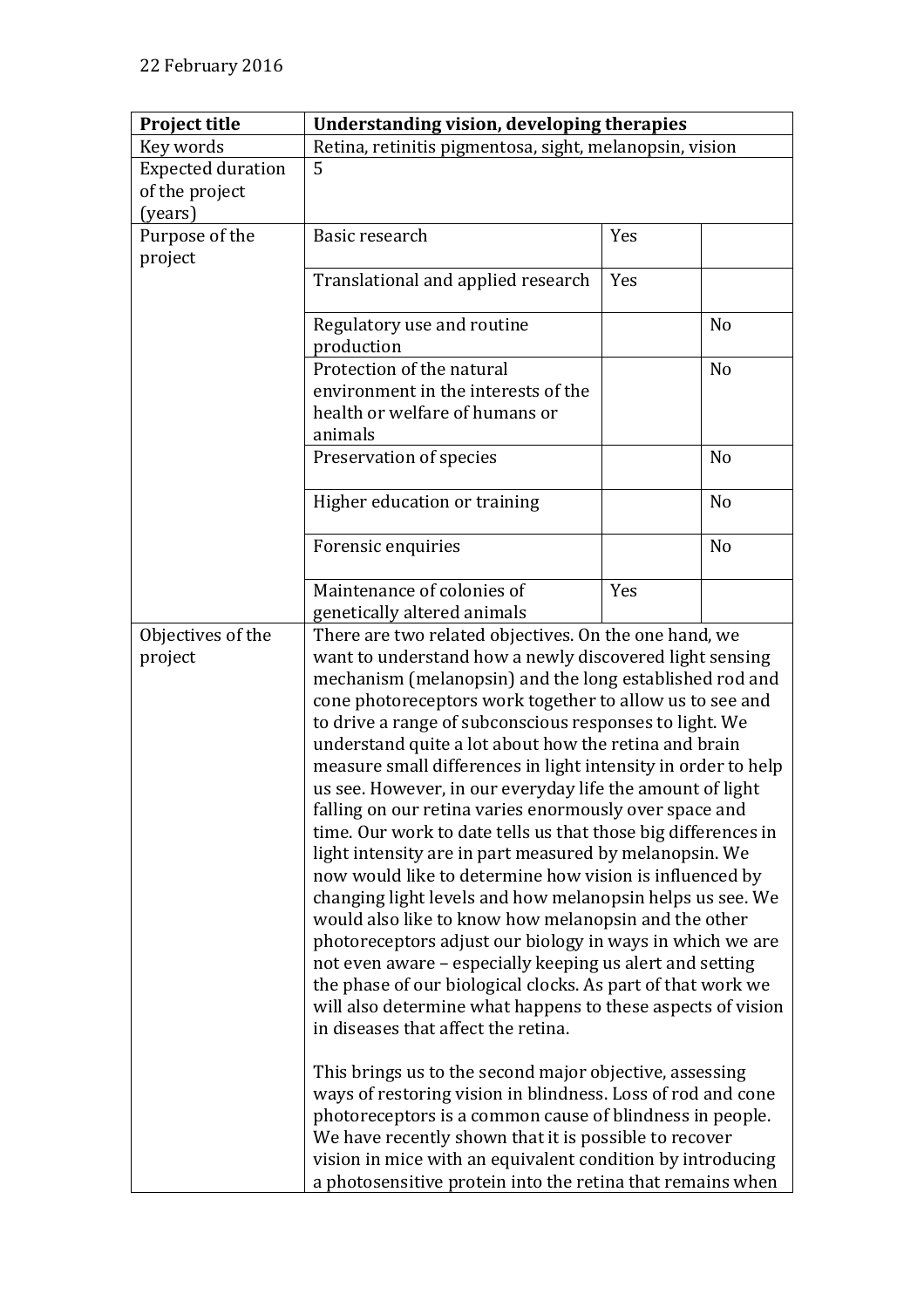|                                                                                                                                          | rods and cones disappear. We now need to understand<br>that therapy better. How well can it work? What limits its<br>performance? Can we find alternatives that work even<br>better?                                                                                                                                                                                                                                                                                                                                                                                                                                                                                                                                                                                                                                                                                                                                                                                                          |
|------------------------------------------------------------------------------------------------------------------------------------------|-----------------------------------------------------------------------------------------------------------------------------------------------------------------------------------------------------------------------------------------------------------------------------------------------------------------------------------------------------------------------------------------------------------------------------------------------------------------------------------------------------------------------------------------------------------------------------------------------------------------------------------------------------------------------------------------------------------------------------------------------------------------------------------------------------------------------------------------------------------------------------------------------------------------------------------------------------------------------------------------------|
| Potential benefits<br>likely to derive<br>from this project                                                                              | Blindness caused by rod and cone loss is quite common<br>(around 1:2500 people) and currently untreatable. If we<br>can develop new therapies for this condition it will make a<br>big difference to people with those conditions.                                                                                                                                                                                                                                                                                                                                                                                                                                                                                                                                                                                                                                                                                                                                                            |
|                                                                                                                                          | Understanding how melanopsin vision works is also very<br>important. In modern industrialised societies people spend<br>much of their time under artificial light and viewing<br>electronic visual displays. These differ fundamentally from<br>what we experience outdoors. If we better understand how<br>the visual system works we will be able to design these<br>artificial systems better, improving our visual experience<br>and ensuring that lights not only help us see but also have<br>appropriate sub-conscious effects. Its increasingly clear<br>that artificial light at night can have deleterious health<br>effects, the same likely is true to a lesser extent during the<br>day. It is unrealistic to expect people to stop using artificial<br>light, but we can do our best to make sure that it is<br>appropriately designed.                                                                                                                                         |
| Species and<br>approximate<br>numbers of<br>animals expected<br>to be used, and<br>anticipated period<br>of time                         | Approximately 10100 Mice and 300 Rhabdomys (African<br>striped mouse) over 5 years.                                                                                                                                                                                                                                                                                                                                                                                                                                                                                                                                                                                                                                                                                                                                                                                                                                                                                                           |
| <b>Expected adverse</b><br>effects and the<br>likely/expected<br>level of severity.<br>What will happen<br>to the animals at<br>the end. | Most of the mice will not suffer pain or distress because<br>they will be used for breeding, observations of voluntary<br>behaviour, or killed for tissue collection. The majority of<br>the rest will experience transient mild distress associated<br>with inducing and recovering from anaeasthesia, short<br>term restriction of food and water, or swimming in a maze<br>to find an escape platform. The highest severity level we<br>expect would be moderate, and that might be reached in<br>those animals undergoing recovery surgery to implant<br>transponders or cranial electrodes or inject substances<br>into the eye. The main concern here is post-operative pain<br>during wound healing and we will alleviate that with<br>analgesics. The relatively small number of mice undergoing<br>recordings from electrodes implanted into their brain will<br>have a small additional weight on their head associated<br>with the electrode mounting and, transiently, the ultra- |